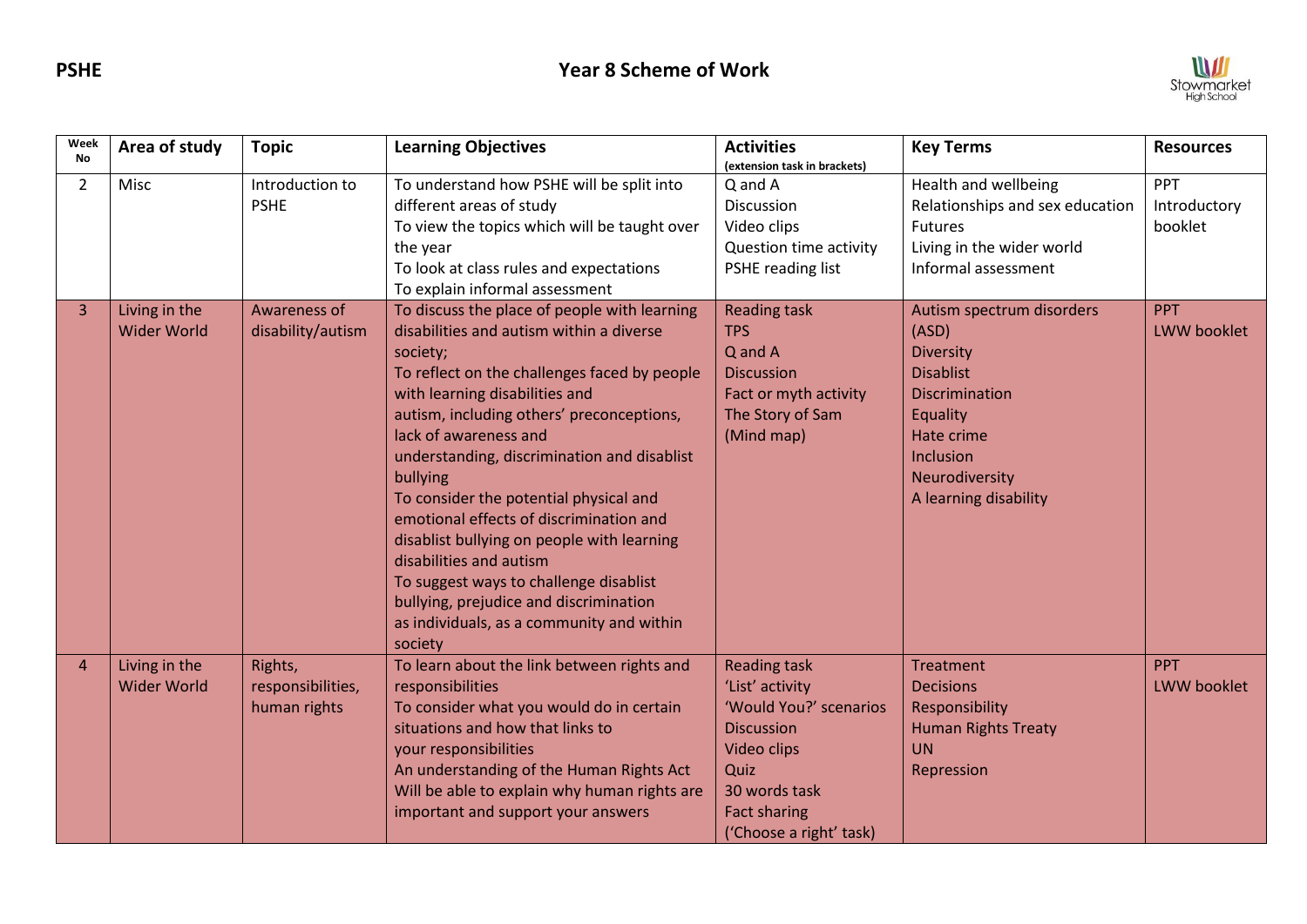| 5 | Living in the<br><b>Wider World</b> | Why do people<br>join gangs        | To learn about the qualities of healthy and<br>unhealthy social groups<br>To learn about the factors which contribute<br>to a young person deciding to join or not join<br>a gang                                                                                                                             | <b>Gang Member drawing</b><br>activity<br><b>Reading task</b><br><b>TPS</b><br><b>Facts and figures</b><br>(Card activity) | <b>Mixing</b><br><b>Risk-taking behaviours</b><br><b>Belonging</b><br>Street/coded language<br>Pressure<br>Respect                                                      | <b>PPT</b><br>LWW booklet        |
|---|-------------------------------------|------------------------------------|---------------------------------------------------------------------------------------------------------------------------------------------------------------------------------------------------------------------------------------------------------------------------------------------------------------|----------------------------------------------------------------------------------------------------------------------------|-------------------------------------------------------------------------------------------------------------------------------------------------------------------------|----------------------------------|
| 6 | Living in the<br><b>Wider World</b> | <b>British Values</b>              | We will learn more about British Values<br>An improved understanding of the British<br><b>Legal System</b><br>A deeper understanding of the diversity of<br><b>Britain</b>                                                                                                                                    | <b>Reading task</b><br>Video clips<br>Q and A<br><b>Discussion</b><br><b>TPS</b>                                           | Parliament<br><b>House of Commons</b><br><b>House of Lords</b><br><b>Magna Carter</b><br>Democracy<br><b>Individual liberty</b><br><b>Mutual respect</b><br>Rule of law | <b>PPT</b><br>LWW booklet        |
| 7 | Living in the<br><b>Wider World</b> | Extremism                          | Identify examples of different types of<br>stereotyping<br>Describe how stereotypes can be unfair and<br>unhelpful<br>Recognise how stereotyping may have a<br>negative effect on someone's behaviour,<br>aspirations and feelings about themselves<br>Identify positive actions to challenge<br>stereotyping | Zones of Influence<br>Q and A<br><b>Discussion</b><br>Dilemmas task<br>(Mini advice booklet)                               | Influence<br>Prejudice<br>Extremism<br><b>Dilemma</b><br>Worshipped                                                                                                     | <b>PPT</b><br>LWW booklet        |
| 8 | Living in the<br><b>Wider World</b> | Prejudice, racism<br>and tolerance | To help students recognise and address<br>diversity in the classroom<br>To think consciously about how to speak and<br>act in a diverse classroom so that all<br>members feel included                                                                                                                        | <b>Reading task</b><br>Q and A<br><b>Discussion</b><br><b>Fact sharing</b><br>Claim It activity<br>Personal statement      | Racism<br>Prejudice<br><b>Tolerance</b><br>Antagonism<br><b>Discrimination</b>                                                                                          | <b>PPT</b><br><b>LWW booklet</b> |
| 9 | Living in the<br><b>Wider World</b> | Equality                           | An understanding of the Equality Act<br>Reflection on the nine characteristics<br>Improved awareness of equality and<br>diversity                                                                                                                                                                             | Whole class split activity<br>Video clips<br>Q and A<br><b>Discussion</b><br>Quiz<br>Alphabet activity                     | <b>Diverse dimensions</b><br><b>Public sector bodies</b><br><b>Impressions</b>                                                                                          | <b>PPT</b><br>LWW booklet        |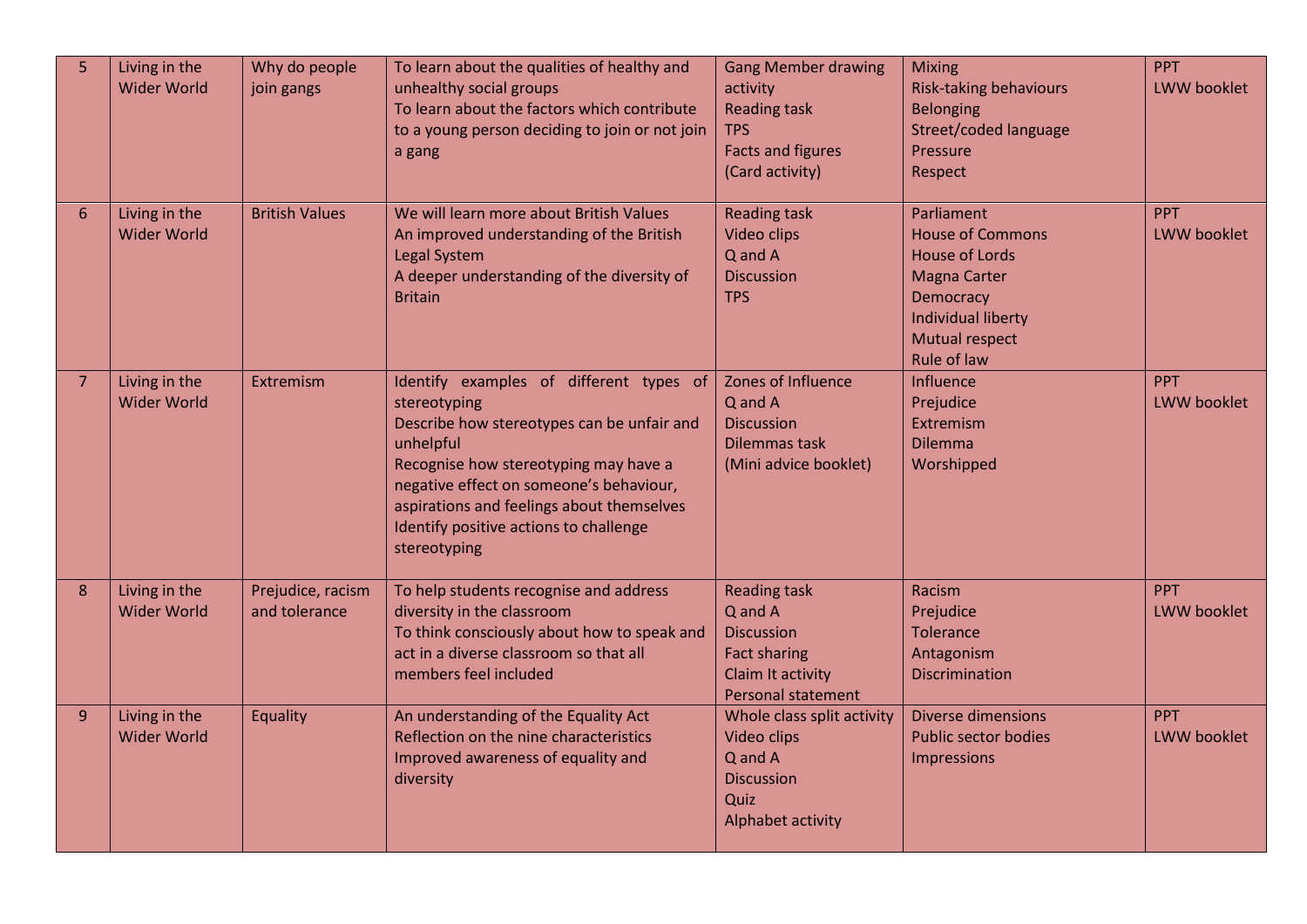| 10 | Relationships            | LGBQT+            | A better understating of LGBQT+ meaning          | <b>Reading tasks</b>          | Relationships                   | PPT                |
|----|--------------------------|-------------------|--------------------------------------------------|-------------------------------|---------------------------------|--------------------|
|    | and Sex                  |                   | A greater awareness of stereotyping              | Video clips                   | <b>Discrimination</b>           | <b>RSE booklet</b> |
|    | Education                |                   | Discussion around what LGBQT+ means to           | <b>Discussion</b>             | Stonewall                       |                    |
|    |                          |                   | students                                         | Fact sharing                  | Acceptance                      |                    |
|    |                          |                   | Greater awareness of same sex marriage           | (Info activity)               | Stereotypical                   |                    |
| 11 | Relationships            | <b>Bullying 3</b> | To consider the effect of bullying               | <b>Reading task</b>           | Courage                         | <b>PPT</b>         |
|    | and Sex                  |                   | To think about how to deal with bullying         | Storyboard                    | Strength                        | 'Storyboard        |
|    | Education                |                   |                                                  |                               |                                 | That' website      |
|    |                          |                   |                                                  |                               |                                 |                    |
| 12 | Relationships            | <b>Bullying 4</b> | Recognition of the painful effects bullying      | Video clips                   |                                 | <b>PPT</b>         |
|    | and Sex                  |                   | can have on others                               | 'Note to a bully' task        |                                 | <b>RSE booklet</b> |
|    | Education                |                   | Ability to question why a bully would act in     | <b>TPS</b>                    |                                 |                    |
|    |                          |                   | such a way                                       |                               |                                 |                    |
|    |                          |                   | Selecting a powerful response to a               |                               |                                 |                    |
|    |                          |                   | negative situation                               |                               |                                 |                    |
| 13 |                          | Babies in same    | Students will increase their knowledge of        |                               | Donor insemination              | <b>PPT</b>         |
|    | Relationships<br>and Sex | sex relationships | same sex relationships                           | Draw the ideal family<br>task |                                 | <b>RSE booklet</b> |
|    | Education                |                   | Students will understand the options             | <b>Reading task</b>           | Surrogacy<br><b>Foster care</b> |                    |
|    |                          |                   | available and where to find out information      | Mind map                      | <b>Adoption</b>                 |                    |
|    |                          |                   |                                                  | Video clips                   |                                 |                    |
|    |                          |                   | regarding children and same sex<br>relationships | <b>Discussion</b>             |                                 |                    |
|    |                          |                   | Students will become more confident when         | Q and A                       |                                 |                    |
|    |                          |                   | discussing this subject                          | Group work                    |                                 |                    |
|    |                          |                   |                                                  |                               |                                 |                    |
|    |                          |                   |                                                  | presentations                 |                                 |                    |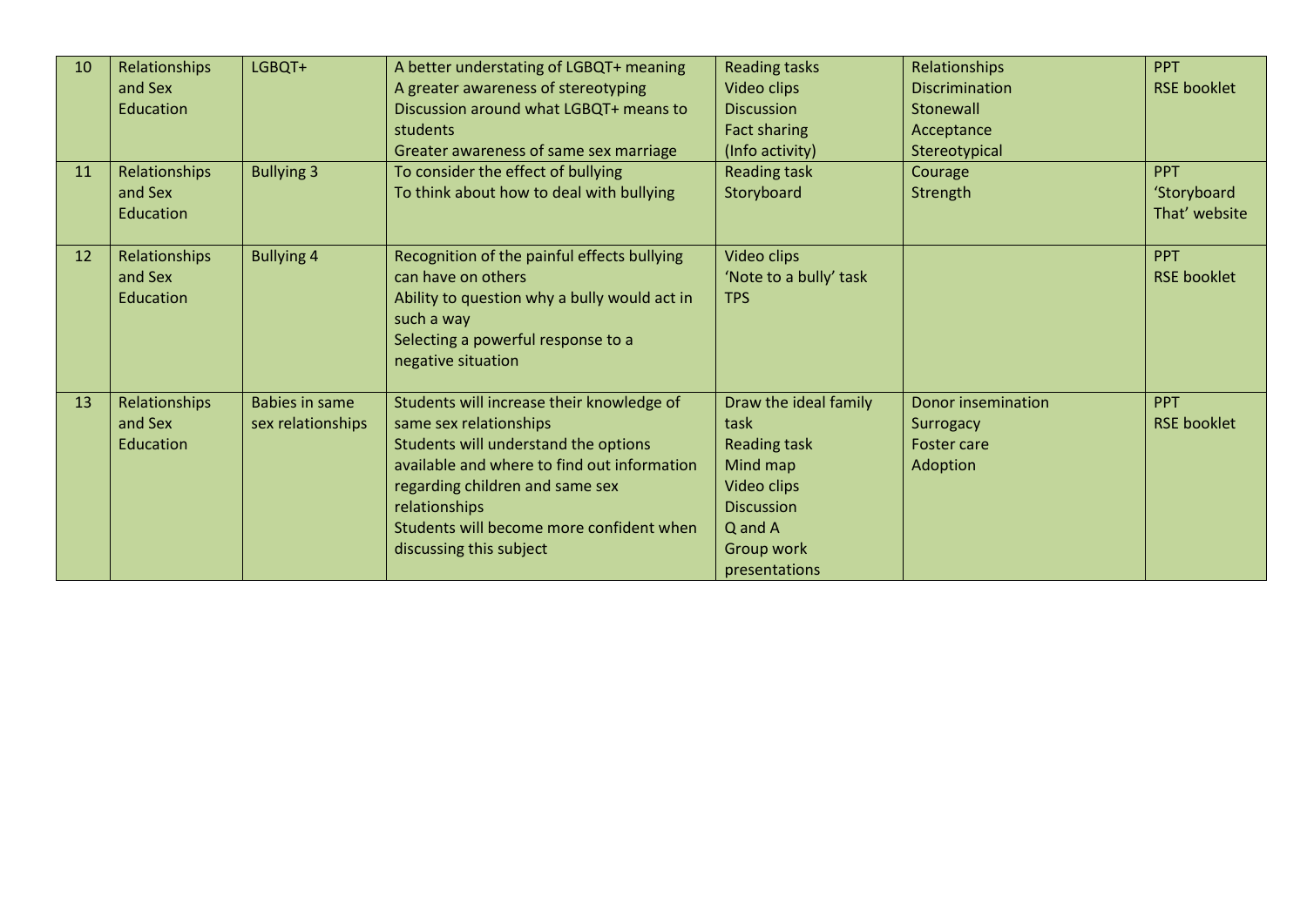| 14 | Relationships<br>and Sex<br>Education | Something's not<br>right                                             | To explore what is meant by exploitation<br>To consider the different kinds of exploitation<br>To raise awareness of each type of exploitation<br>To explain the signs that someone may be being<br>exploited                                                                                                                | <b>Reading tasks</b><br>Q and A<br><b>Discussion</b><br>Group work<br>Video clip<br><b>Scenarios</b>                                             | Online exploitation<br>Child sexual exploitation<br><b>Criminal exploitation</b><br><b>County Lines</b><br>Opportunistic<br>Peer exploitation<br>Organised exploitation<br><b>Human Trafficking</b><br>Labour exploitation<br><b>Domestic Servitude</b><br>Child sexual abuse | <b>PPT</b><br><b>RSE booklet</b> |
|----|---------------------------------------|----------------------------------------------------------------------|------------------------------------------------------------------------------------------------------------------------------------------------------------------------------------------------------------------------------------------------------------------------------------------------------------------------------|--------------------------------------------------------------------------------------------------------------------------------------------------|-------------------------------------------------------------------------------------------------------------------------------------------------------------------------------------------------------------------------------------------------------------------------------|----------------------------------|
| 15 | Living in the<br><b>Wider World</b>   | Social networking                                                    | To explore different experiences student<br>may have on social media<br>To improve knowledge of the hidden<br>emotional aspects around social media<br>To raise awareness of where support can<br>be received should an issue arise<br>To gain a greater understanding of the<br><b>CEOP</b> process                         | <b>Reading task</b><br>Positive/negative<br>quotes<br><b>Class discussion</b><br><b>Scenarios</b><br>Design a notification<br>(Video clip)       | <b>CEOP</b><br><b>Disclosure</b><br><b>Boundaries</b><br>Inappropriate<br>Confidentiality<br>Notification<br>Digital age                                                                                                                                                      | <b>PPT</b><br><b>LWW</b> booklet |
| 16 | Living in the<br><b>Wider World</b>   | <b>Online social</b><br>friendships,<br>sharing photos<br>and videos | To consider how friendships have changed in<br>the digital age<br>To discuss the characteristics of good online<br>friendships<br>To devise ways to help a friend in need<br>To make decisions on what should and<br>should not be shared on social media<br>be reminded of the key point about posting<br>photos and videos | Video clip<br><b>Discussion</b><br>Match the characteristic<br>Help a friend<br>Ok, No, Not Sure task<br>Create a post/hashtag<br>(Reading task) | Digital world<br>Platforms<br><b>Messaging</b><br>Uploading<br>Profile<br>Permission<br><b>Privacy settings</b>                                                                                                                                                               | <b>PPT</b><br>LWW booklet        |
| 17 | Living in the<br><b>Wider World</b>   | <b>Online Gaming</b>                                                 | To raise awareness of hidden dangers of online gaming<br>To know how to play online games safely<br>To be aware of what to look out for when chatting<br>online during gaming                                                                                                                                                | 'Pick a game' activity<br>'Warning Signs' list<br><b>Reading task</b><br>Video clip<br><b>Discussion</b>                                         | Support<br>Consent<br><b>Trust</b><br><b>Kindness</b><br><b>Blocking</b>                                                                                                                                                                                                      | <b>PPT</b><br><b>LWW</b> booklet |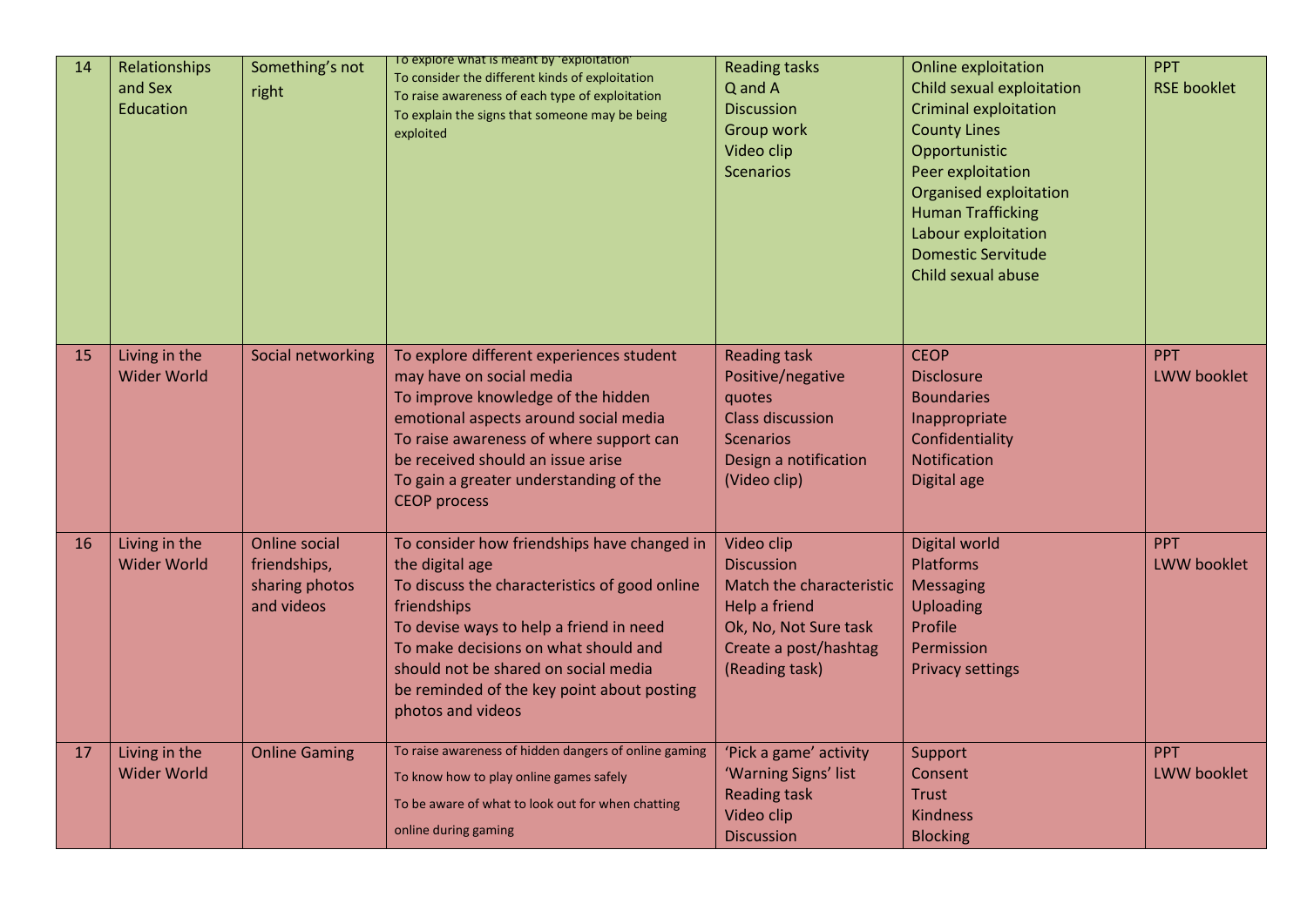|    |                                     |                                       | To understand the reasons for and how to use the<br><b>CEOP</b> button                                                                                                                                                                                                                                                                             |                                                                                                                                                   | Reporting<br><b>Trusted adult</b>                                                                             |                                                           |
|----|-------------------------------------|---------------------------------------|----------------------------------------------------------------------------------------------------------------------------------------------------------------------------------------------------------------------------------------------------------------------------------------------------------------------------------------------------|---------------------------------------------------------------------------------------------------------------------------------------------------|---------------------------------------------------------------------------------------------------------------|-----------------------------------------------------------|
| 18 | Living in the<br><b>Wider World</b> | <b>Be Internet</b><br><b>Citizens</b> | To understand and identify fake news,<br>biased writing, echo chambers and filter<br><b>bubbles</b><br>To learn the impact of fake news, biased<br>writing, echo chambers and filter bubbles on<br>individuals and society<br>To understand how 'us vs them' thinking<br>creates divisions in society and the problems<br>it causes                | Q and A<br><b>Discussion</b><br>Real or fake task<br>Group 'headlines' task<br>Mind maps<br><b>Rover and Discovery</b><br>exercise<br>Video clips | Fake news<br><b>Biased writing</b><br><b>Echo chambers</b><br><b>Filter bubbles</b><br>Scapegoating<br>Labels | <b>PPT</b><br><b>LWW</b> booklet                          |
| 19 | <b>Futures</b>                      | What jobs are out<br>there?           |                                                                                                                                                                                                                                                                                                                                                    | See information from CBR re Futures SOW                                                                                                           |                                                                                                               |                                                           |
| 20 | <b>Futures</b>                      | What can I do<br>with my options?     |                                                                                                                                                                                                                                                                                                                                                    |                                                                                                                                                   |                                                                                                               |                                                           |
| 21 | <b>Futures</b>                      | <b>Options advice</b>                 |                                                                                                                                                                                                                                                                                                                                                    |                                                                                                                                                   |                                                                                                               |                                                           |
| 22 | <b>Futures</b>                      | What will my<br>options be?           |                                                                                                                                                                                                                                                                                                                                                    |                                                                                                                                                   |                                                                                                               |                                                           |
| 23 | <b>Futures</b>                      | Career<br>presentations 1             |                                                                                                                                                                                                                                                                                                                                                    |                                                                                                                                                   |                                                                                                               |                                                           |
| 24 | Health and<br>Wellbeing             | <b>Mental Health</b>                  | Students will be able to correctly identify<br>that mental health lies on a continuum and<br>discuss the perceived stigma attached<br>Describe possible ways for us to retain good<br>mental health and how we can recognise<br>depression<br>Explain how you can support yourself and<br>others and where further support can be<br>obtained from | Video clips<br>Reading task<br>Discussion<br>Match Up<br>Barometer of well being<br>Top 5<br>Facts and myths<br>Quiz<br>(Teen MHFA plan)          | Mental health<br>Depression<br>Anxiety<br><b>Stress</b><br>Social anxiety<br>Self esteem<br>Groundedness      | PPT<br><b>HWB</b> booklet                                 |
| 25 | Health and<br>Wellbeing             | Mindfulness                           | We will discuss the concept of mindfulness<br>We will critique where mindfulness can be<br>seen in everyday life<br>We will experience an activity which will<br>help with mindfulness                                                                                                                                                             | Video clips<br>Q and A<br>Discussion<br><b>TPS</b><br>Mindful colouring                                                                           | Feelings<br>Awareness<br>Intended mood<br>Deal with the situation<br>Staying positive                         | PPT<br><b>HWB</b> booklet<br>Music<br>Coloured<br>pencils |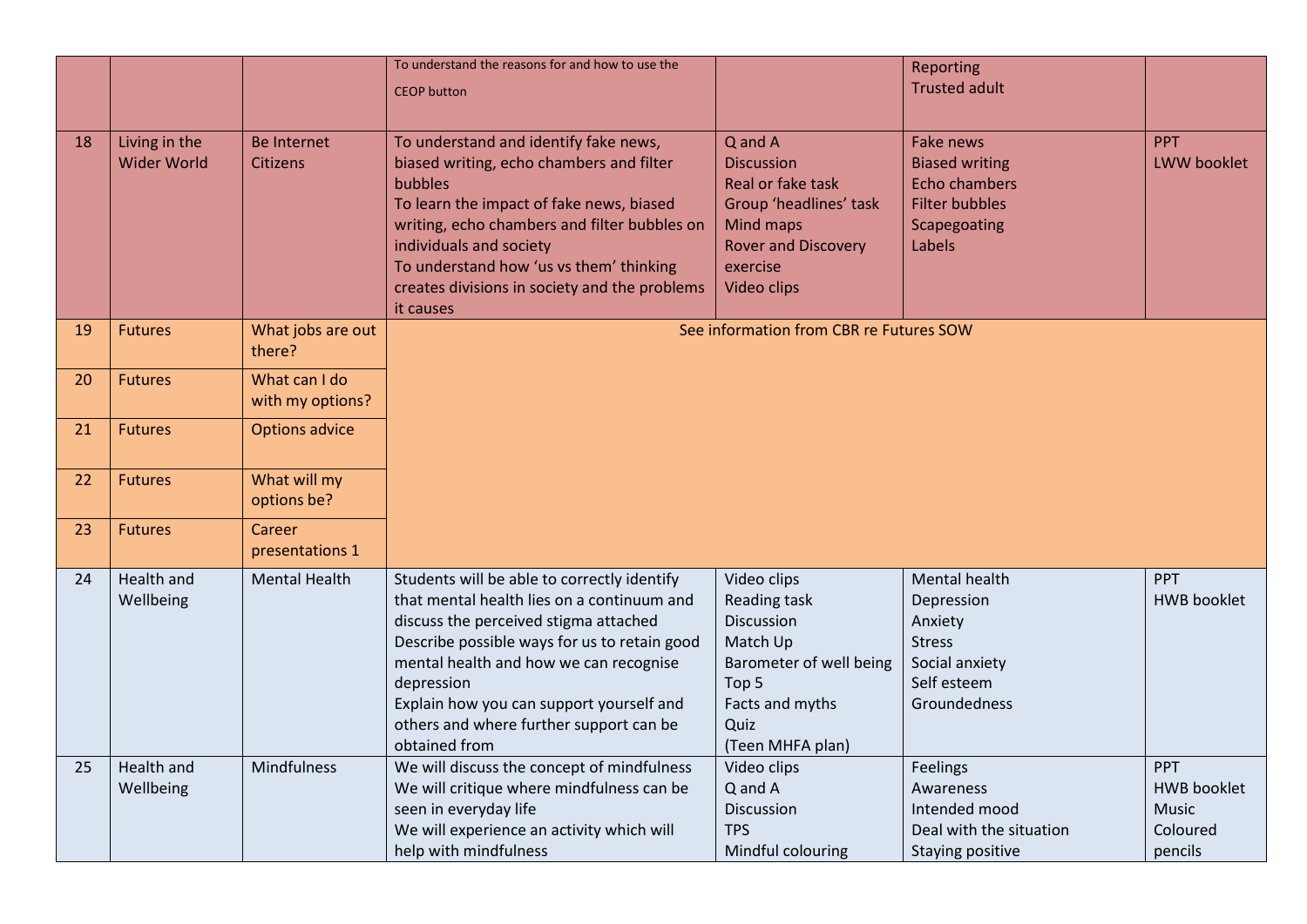|    |                         |                                    | We will be able to explain where meditation<br>fits into the world of mental health<br>We will be able to identify how Buddhism<br>plays a part in meditation and mindfulness<br>We will increase our awareness of some<br>useful mindfulness techniques                                      | Reading task<br>Video clips<br>Discussion<br>Opportunity to try out a<br>number of mindfulness<br>activities | <b>Buddhism</b><br>Zen<br>Meditation                                                                                                     |                                                |
|----|-------------------------|------------------------------------|-----------------------------------------------------------------------------------------------------------------------------------------------------------------------------------------------------------------------------------------------------------------------------------------------|--------------------------------------------------------------------------------------------------------------|------------------------------------------------------------------------------------------------------------------------------------------|------------------------------------------------|
| 26 | Health and<br>Wellbeing | Zones of<br>Regulation             | To reflect on different emotions and the part<br>they play in maintaining a balanced life<br>To apply the concept of ZOR to our school<br>life and home life<br>To discuss what emotional literacy is and<br>how it can be applied                                                            | 54321 starter<br>Discussion<br>Q and A<br>Video clip<br><b>Situation task</b><br>Tools To Help Me task       | Emotions<br>Regulation<br>Functioning<br>Cortex<br>Heightened state<br>Strategies<br>Inner critic<br>Inner coach                         | <b>PPT</b><br><b>HWB</b> booklet<br>Zones card |
| 27 | Health and<br>Wellbeing | <b>Body Image</b>                  | To under the many influences we face when dealing<br>with body image<br>To reflect on these influences and discuss our<br>thoughts with others in the class<br>To be aware of the different classifications of female<br>and male body shapes<br>To consider how to look after our body image | <b>TPS</b><br><b>Discussion</b><br>Q and A<br>Video clips<br><b>Reading tasks</b>                            | Positive body image<br>Negative body image<br>Perceptual<br>Affective<br>Cognitive<br>Behavioural<br>Ectomorph<br>Mesomorph<br>Endomorph | PPT<br><b>HWB booklet</b>                      |
| 28 | Health and<br>Wellbeing | Self-esteem and<br>body confidence | To introduce different types of media and<br>how they can affect how we view<br>ourselves and others                                                                                                                                                                                          | Reading task<br>Q and A<br>Discussion<br>Video clips                                                         | Appearance ideals<br>Appearance pressures<br>Body confidence<br>Manipulation of media                                                    | PPT<br><b>HWB</b> booklet                      |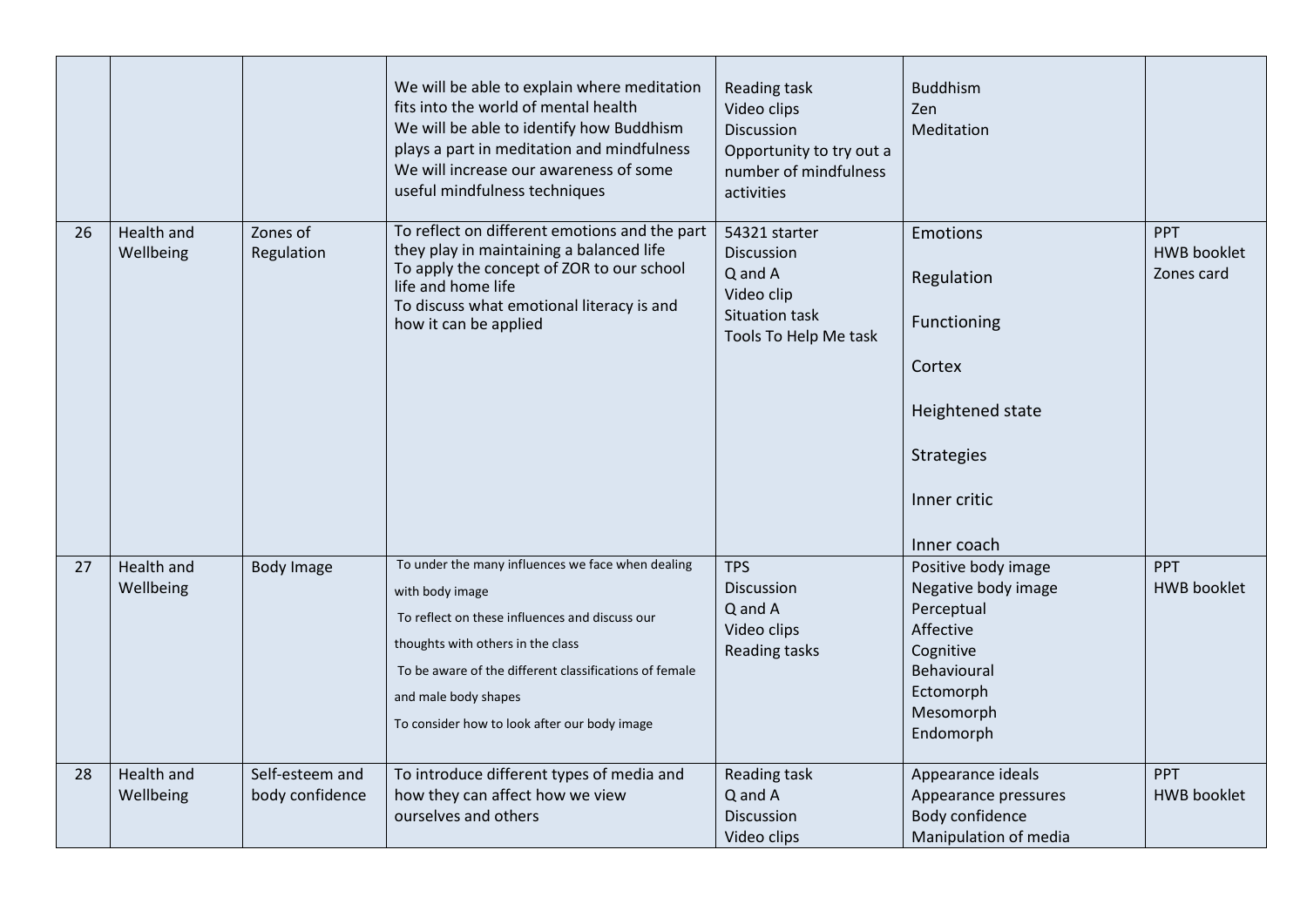|    |                         |                                    | To introduce the notion of appearance ideals<br>and appearance pressures<br>To change how we view certain media, how<br>we respond and the affects it has on<br>our self-worth<br>To encourage empathy and understanding<br>around this sensitive subject<br>To change how we talk about ourselves and<br>others, and how we respond to others when<br>they are facing difficulties | Worksheets<br>(Write a reply)                                                                                                                                                                                                    | Media<br>Professional media<br>Personal and social media<br>Pledge                               |                                  |
|----|-------------------------|------------------------------------|-------------------------------------------------------------------------------------------------------------------------------------------------------------------------------------------------------------------------------------------------------------------------------------------------------------------------------------------------------------------------------------|----------------------------------------------------------------------------------------------------------------------------------------------------------------------------------------------------------------------------------|--------------------------------------------------------------------------------------------------|----------------------------------|
| 29 | Health and<br>Wellbeing | Heathy eating<br>and energy drinks | Develop a knowledge and understanding of<br>the different food groups and what different<br>foods do for our bodies<br>Realise the dangers of energy drinks and<br>understand the effects they could have on<br>our bodies                                                                                                                                                          | Reading task<br>Q and A<br>Discussion<br>Video clips<br>Food list activity<br>Healthy meal plan<br>design<br><b>Brainstorm</b><br>Small group discussion<br>questions<br>Brand new energy drink<br>warning poster<br>(Sugar tax) | <b>Diet</b><br>Well balanced<br>Obesity<br>World Health Organisation<br>Food groups<br>Sugar tax | <b>PPT</b><br><b>HWB</b> booklet |
| 30 | Health and<br>Wellbeing | The Courage to<br>Fail             | To understand why some might fear failure<br>To identify how failure can lead to growth<br>To create a plan for 'how to fail well'                                                                                                                                                                                                                                                  | <b>Discussion</b><br>Worksheet<br>Video Clips<br>Post it note activity<br>Case studies<br>Mind map                                                                                                                               | Representation<br>Perfectionism<br>Character traits<br>Inner critic                              | <b>PPT</b><br><b>HWB booklet</b> |
| 31 | Health and<br>Wellbeing | Smoking                            | To become aware of the ingredients of<br>cigarettes and the damaging effects it can<br>have on our bodies<br>To be aware of peer pressure and look at<br>ways to overcome it                                                                                                                                                                                                        | Reading task<br>Q and A<br>Discussion<br>Video clips<br>Facts and figures<br><b>TPS</b>                                                                                                                                          | Carbon monoxide<br>Carbon cyanide<br>Tar<br>Nicotine<br>Emphysema<br><b>Bronchitis</b>           | <b>PPT</b><br><b>HWB</b> booklet |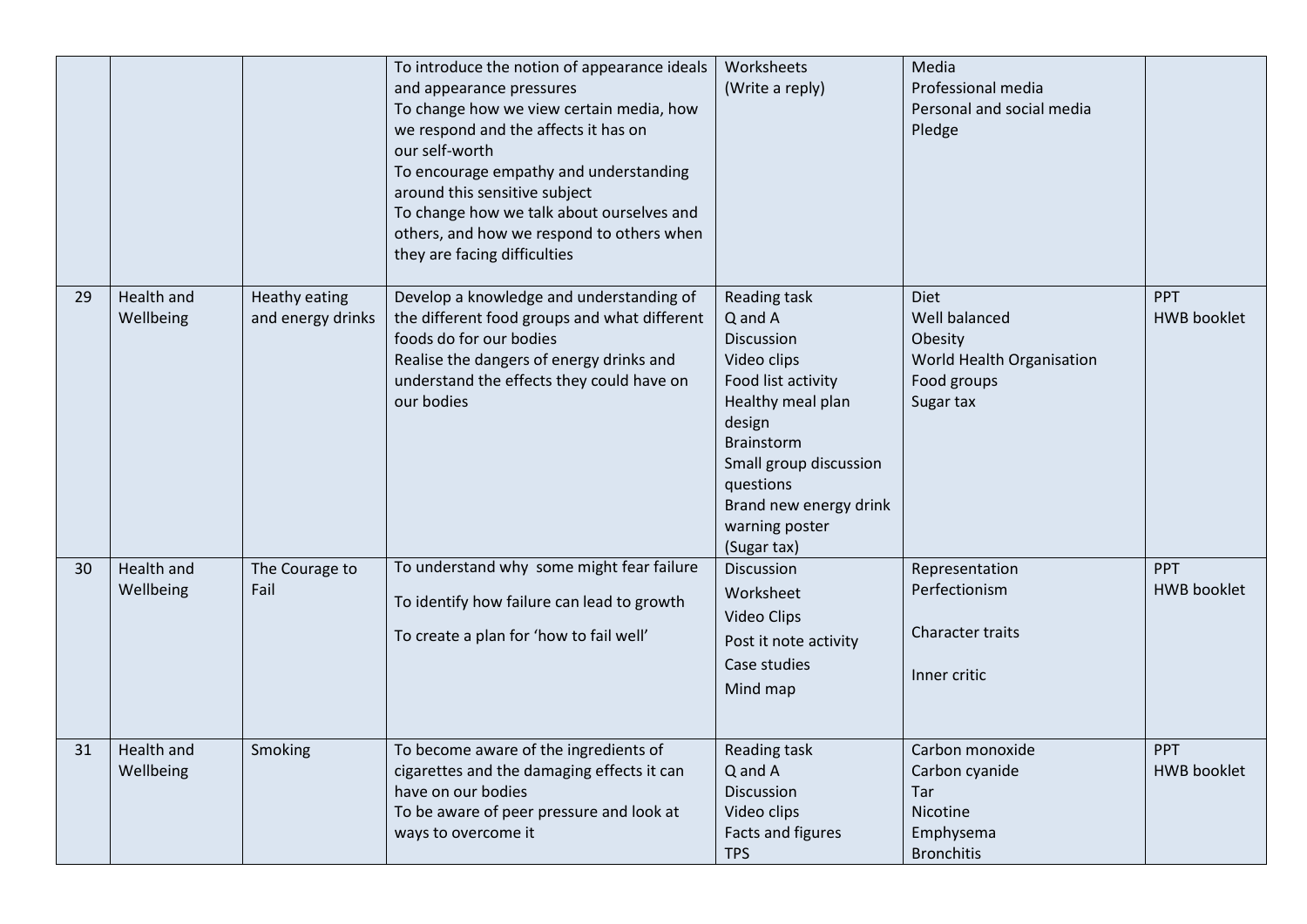|    |                         |                                      | To become aware of the uncertainty and<br>danger of e-cigarettes and vaping                                                                                                                                                                                                                                                                                                                                                                                                      | Peer pressure activity                                                                                   | Smokers cough<br>Heart disease                                                                                                                                    |                                                                        |
|----|-------------------------|--------------------------------------|----------------------------------------------------------------------------------------------------------------------------------------------------------------------------------------------------------------------------------------------------------------------------------------------------------------------------------------------------------------------------------------------------------------------------------------------------------------------------------|----------------------------------------------------------------------------------------------------------|-------------------------------------------------------------------------------------------------------------------------------------------------------------------|------------------------------------------------------------------------|
|    |                         |                                      |                                                                                                                                                                                                                                                                                                                                                                                                                                                                                  |                                                                                                          | Peer pressure                                                                                                                                                     |                                                                        |
| 32 | Health and<br>Wellbeing | Drugs (how they<br>affect your body) | We will identify the basic effects of drug<br>abuse on the body<br>We will discuss how drug and abuse effects<br>mind and body<br>We will provide further information on drugs<br>and their impact on health                                                                                                                                                                                                                                                                     | Video clips<br>Q and A<br>Discussion<br>Group presentations                                              | Crack<br>Ecstasy<br>Speed<br>Amphetamines<br>Cocaine<br>Anabolic steroids<br>Solvents<br>Tranquilisers<br><b>LSD</b><br>Alcohol<br>Tobacco<br>Heroine<br>Cannabis | <b>PPT</b><br><b>HWB</b> booklet<br>Large paper<br>Coloured<br>pencils |
| 33 | Health and<br>Wellbeing | Exercise                             | Be able to explain the importance of exercise<br>in our lives<br>Be able to identify how accidental exercise<br>can help our lifestyle<br>Increase our awareness of getting our<br>second wind                                                                                                                                                                                                                                                                                   | Reading task<br>Video clips<br>'Accidental' pair work<br>Fact sharing<br>Outdoor/indoor<br>exercise task | Lifestyle<br>Move more, live longer<br>Accidental exercise<br>Second wind                                                                                         | <b>PPT</b><br><b>HWB</b> booklet                                       |
| 34 | Health and<br>Wellbeing | What is cancer                       | Confidently discuss sensitive topics.<br>Describe what cancer is and understand that<br>it can happen to anyone.<br>Distinguish between facts and myths relating<br>to cancer.<br>Give examples of two or more of the five<br>main signs of cancer in young people.<br>Explain why it is important to go to the<br>doctor with any concerns about my health.<br>Demonstrate or describe how to speak to a<br>doctor about any concerns I have about my<br>own or others' health. | Discussion<br>True/false<br>Video clips<br>Q and A<br>Role play scenario<br>Self assessment              | UV rays<br><b>Breast cancer</b><br>Cell mutation<br>Early diagnosis<br>Symptoms<br>Acute Myeloid Leukaemia<br><b>Malignant Melanoma</b><br><b>Brain tumour</b>    | <b>PPT</b><br><b>HWB</b> booklet<br>Post it notes                      |
| 35 | Health and<br>Wellbeing | Dealing with loss<br>and bereavement | To introduce the emotions and feelings that<br>may come with loss and bereavement                                                                                                                                                                                                                                                                                                                                                                                                | Film/TV activity<br>Video clips<br><b>Discussion</b>                                                     | <b>Experiencing loss</b><br>Bereavement<br>Common emotions                                                                                                        | PPT<br><b>HWB</b> booklet                                              |